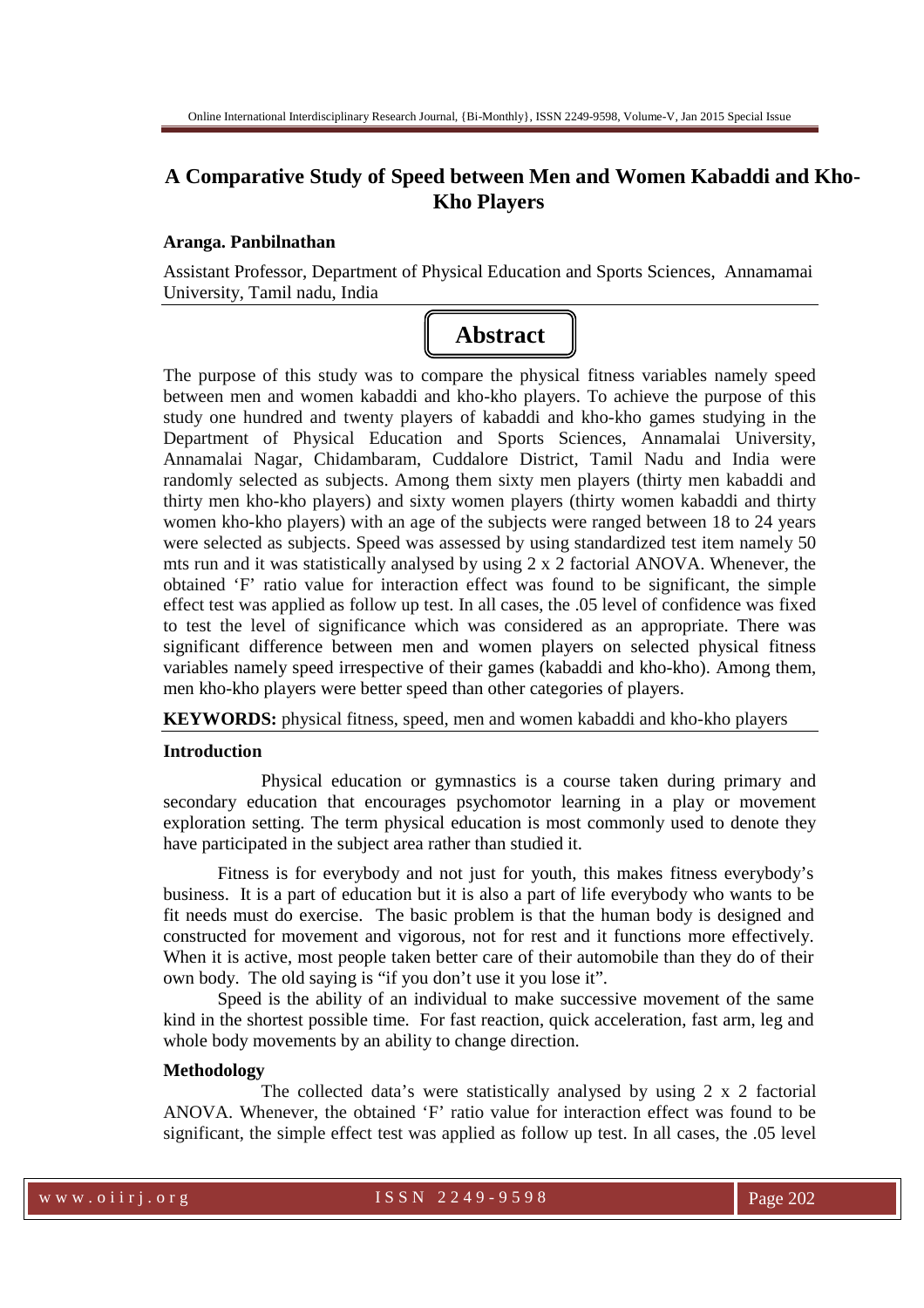of confidence was fixed to test the level of significance which was considered as an appropriate.To achieve the purpose of the study one hundred and twenty players of kabaddi and kho-kho games studying in the Department of Physical Education and Sports Sciences, Annamalai University, Annamalai Nagar, Chidambaram, Cuddalore District, Tamil Nadu and India were randomly selected as subjects. Among them sixty men players (thirty men kabaddi and thirty men kho-kho players) and sixty women players (thirty women kabaddi and thirty women kho-kho players) with an age of the subjects were ranged between 18 to 24 years were selected as subjects. In the present study, the investigator selected the Physical fitness Variable namely Speed.

### **Analysis Of The Data**

The mean and standard deviation values on speed of men and women kabaddi and kho-kho players have been analysed and presented in Table I.

### **TABLE I**

## **THE MEAN AND STANDARD DEVIATION ON SPEED OF MEN AND WOMEN KABADDI AND KHO-KHO PLAYERS**

| <b>Gender / Games</b> |             | <b>Kabaddi Players</b> | <b>Kh-Kho Players</b> |  |
|-----------------------|-------------|------------------------|-----------------------|--|
| Men                   | <b>Mean</b> | 7.43                   | 7.11                  |  |
|                       | <b>SD</b>   | 0.08                   | 0.06                  |  |
| Women                 | <b>Mean</b> | 7.64                   | 7.46                  |  |
|                       | <b>SD</b>   | 0.16                   | 0.11                  |  |

## **TABLE II**

## **TWO WAY FACTORIAL ANOVA ON SPEED OF MEN AND WOMEN KABADDI AND KHO-KHO PLAYERS**

| <b>Source of Variance</b>                          | Sum of<br><b>Squares</b> | df  | <b>Mean</b><br><b>Squares</b> | <b>Obtained</b><br>$\mathbf{G}$<br><b>Ratio</b> |
|----------------------------------------------------|--------------------------|-----|-------------------------------|-------------------------------------------------|
| A factor (Gender)                                  | 2.35                     |     | 2.35                          | 191.97*                                         |
| <b>B</b> factor (Games)                            | 1.92                     | 1   | 1.92                          | 156.85*                                         |
| <b>AB</b> factor (interaction)<br>(Gender x Games) | 0.15                     |     | 0.15                          | $12.25*$                                        |
| Error                                              | 1.42                     | 116 | 0.01                          |                                                 |

\*Significant at .05 level of confidence.

 (The table value required for significance at .05 level of confidence with df 1 and 116 was 3.924).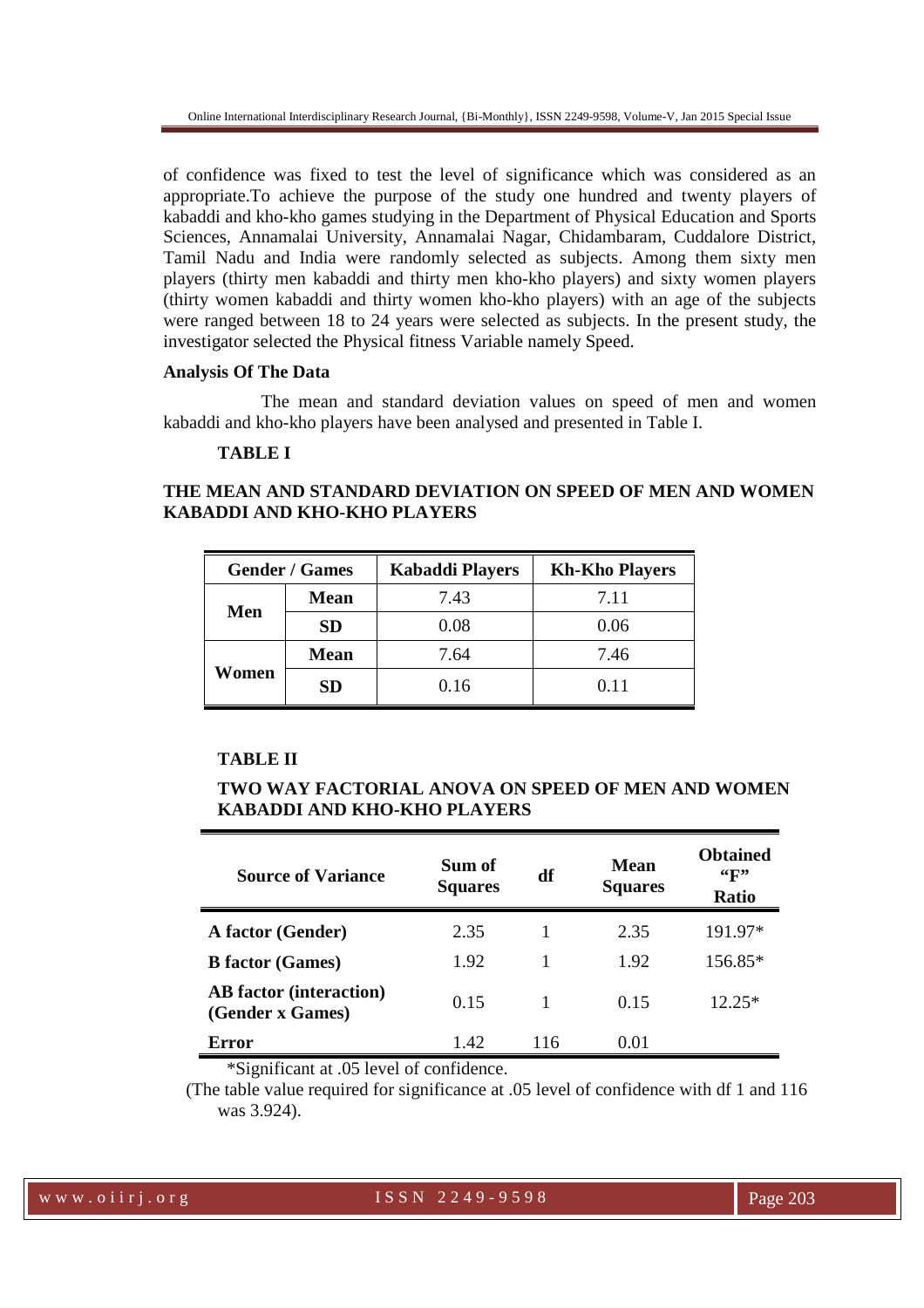| <b>Source of Variance</b>                   | Sum of<br><b>Squares</b> | df  | <b>Mean</b><br><b>Squares</b> | <b>Obtained</b><br>"F" Ratio |
|---------------------------------------------|--------------------------|-----|-------------------------------|------------------------------|
| <b>Gender and Kabaddi</b><br><b>Players</b> | 0.66                     |     | 0.66                          | 53.92*                       |
| <b>Gender and Kho-Kho</b><br><b>Players</b> | 1.84                     |     | 1.84                          | $150.31*$                    |
| <b>Games and Men</b>                        | 1.57                     | 1   | 1.57                          | $128.25*$                    |
| <b>Games and Women</b>                      | 0.5                      |     | 0.50                          | $40.85*$                     |
| Error                                       | 1.42                     | 116 | 0.01                          |                              |

# **Table III THE SIMPLE EFFECT TEST FOR GENDER AND GAMES ON SPEED**

\*Significant at .05 level of confidence.

 (The table value required for significance at .05 level of confidence with df 1 and 116 was 3.924).

### **Results:**

Table I shows that the mean values on speed of men kabaddi, men kho-kho, women kabaddi and women kho-kho players were 7.43, 7.11, 7.64 and 7.46 respectively.

The two way factorial ANOVA on speed of men and women kabaddi and kho-kho players have been presented in Table II.

Table II shows that the obtained 'F' ratio value on speed 191.97 for factor-A (Gender - men and women players), 156.85 for factor-B (Games – kabaddi and khokho), 12.25 for interaction  $[AB \text{ factor} - (Gender \times Games)]$  irrespective of their games,gender which was greater than the table value of 3.924 with df 1 and 116 required for significance at .05 level of confidence. The results of the study indicated that there was a significant difference between men and women players irrespective of their games on speed.

Since, the obtained 'F' ratio for the interaction effect was found significant, the simple effect test was applied as follow up test and it was presented in Table III.

Table III shows that the obtained 'F' ratio values on speed 53.92 and 150.31 for gender and kabaddi players and gender and kho-kho players which are greater than the table value of 3.924 with df 1 and 116 required for significant at .05 level of confidence. The results of the study indicated that there was a significant difference between gender and kabaddi players and gender and kho-kho players on speed.

Table III also revealed that the obtained 'F' ratio value on speed 128.25 and 40.85 for games and men players and games and women players which are greater than the table value 3.924 with df 1 and 116 required for significance at .05 level of confidence. The results of the study indicated that there was a significant difference between games and men players and games and women players on speed.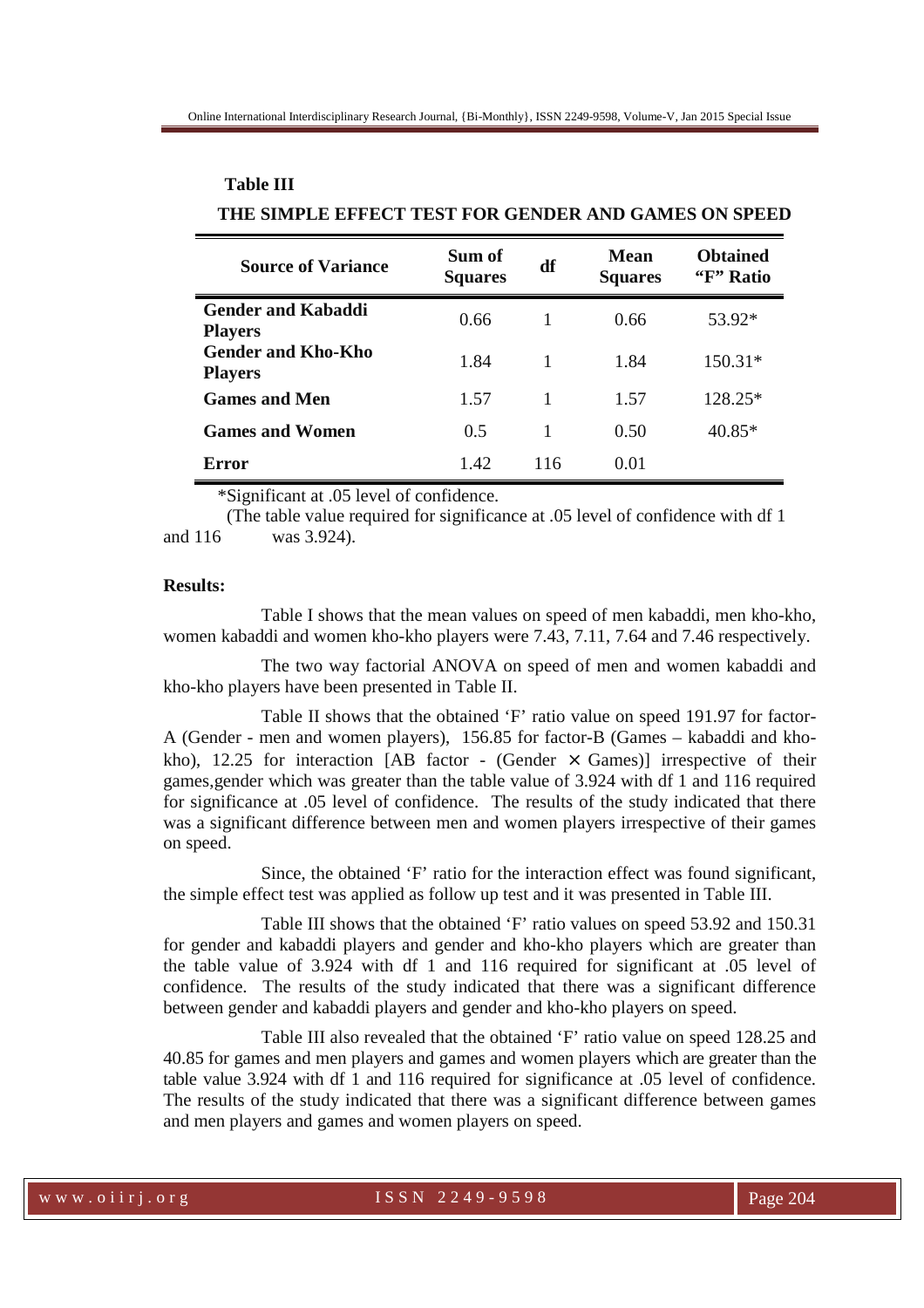The mean values of men and women kabaddi and kho-kho players on speed are graphically represented in Figure I.



# **FIGURE I: THE MEAN VALUES OF MEN AND WOMEN KABADDI AND KHO-KHO PLAYERS ON SPEED**

#### **Conclusions**

Based on the results of the study, the following conclusions were drawn,

- 1. There was significant difference between men and women players on speed irrespective of their games (kabaddi and kho-kho).
- 2. There was significant difference between kabaddi and kho-kho players on speed irrespective of their gender (men and women).
- 3. There was significant difference between men and women kabaddi and kho-kho players on speed.
- 4. Among the groups, men kho-kho players were better on speed than other categories of players.